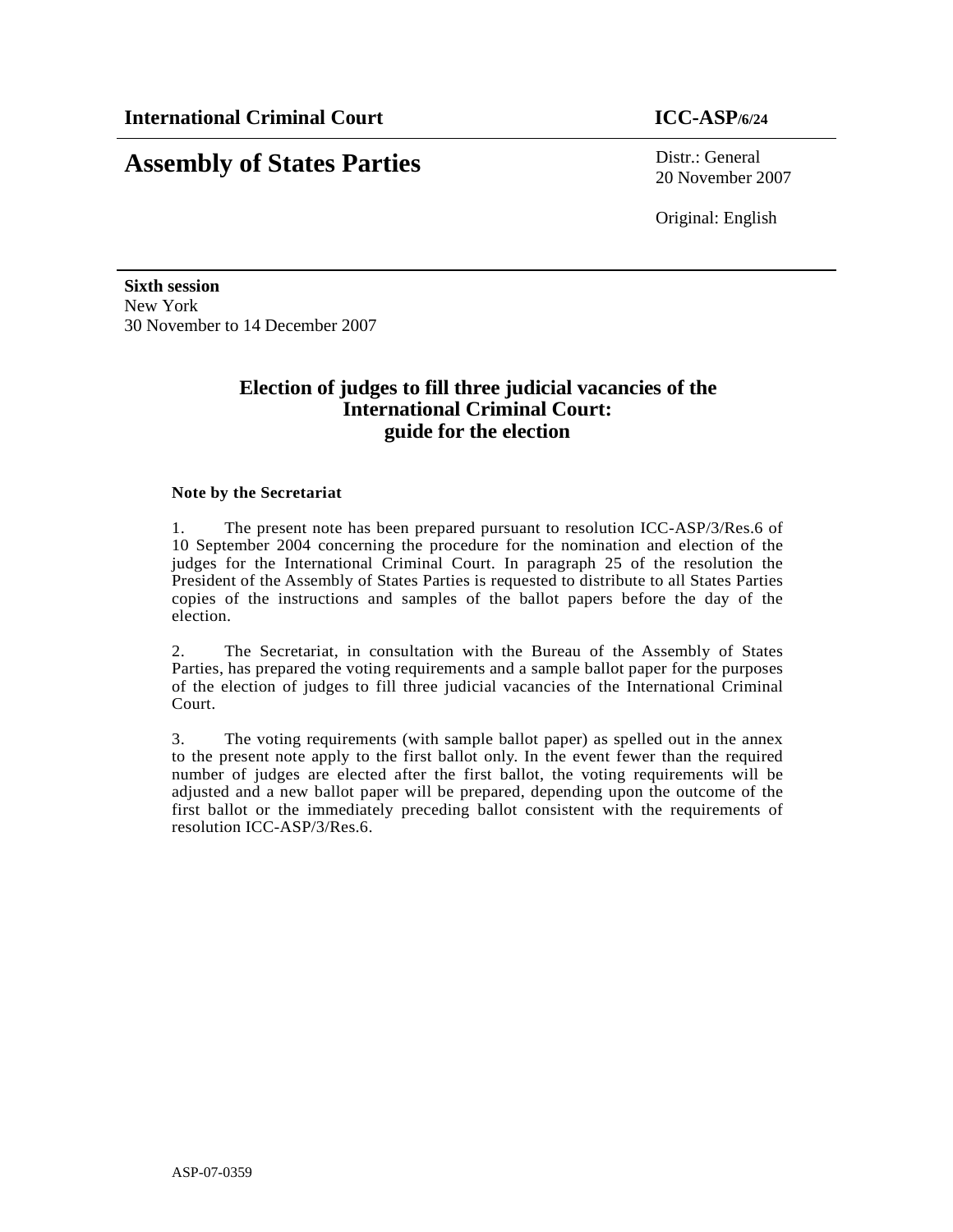### **Annex**

# **FIRST BALLOT: ELECTION OF JUDGES TO FILL THREE JUDICIAL VACANCIES OF THE INTERNATIONAL CRIMINAL COURT**

# **VOTING REQUIREMENTS**

1. Please place an "X" in the box to the left of the names of the candidates for whom you wish to vote. Only those candidates whose names appear on the ballot are eligible.

2. Vote for a maximum of 3 candidates**.** Ballots containing votes for more than 3 candidates will be declared invalid.

3. Vote for at least 2 candidates from List A. Ballots containing votes for less than 2 candidates from List A will be declared invalid.

4. If you fulfil the minimum voting requirement in paragraph 3, using less than 3 votes, you may abstain in voting for the remaining candidate.

5. Please check ballots to ensure that votes have been cast for:

- (a) no more than 3 candidates; and
- (b) at least 2 candidates from List A.